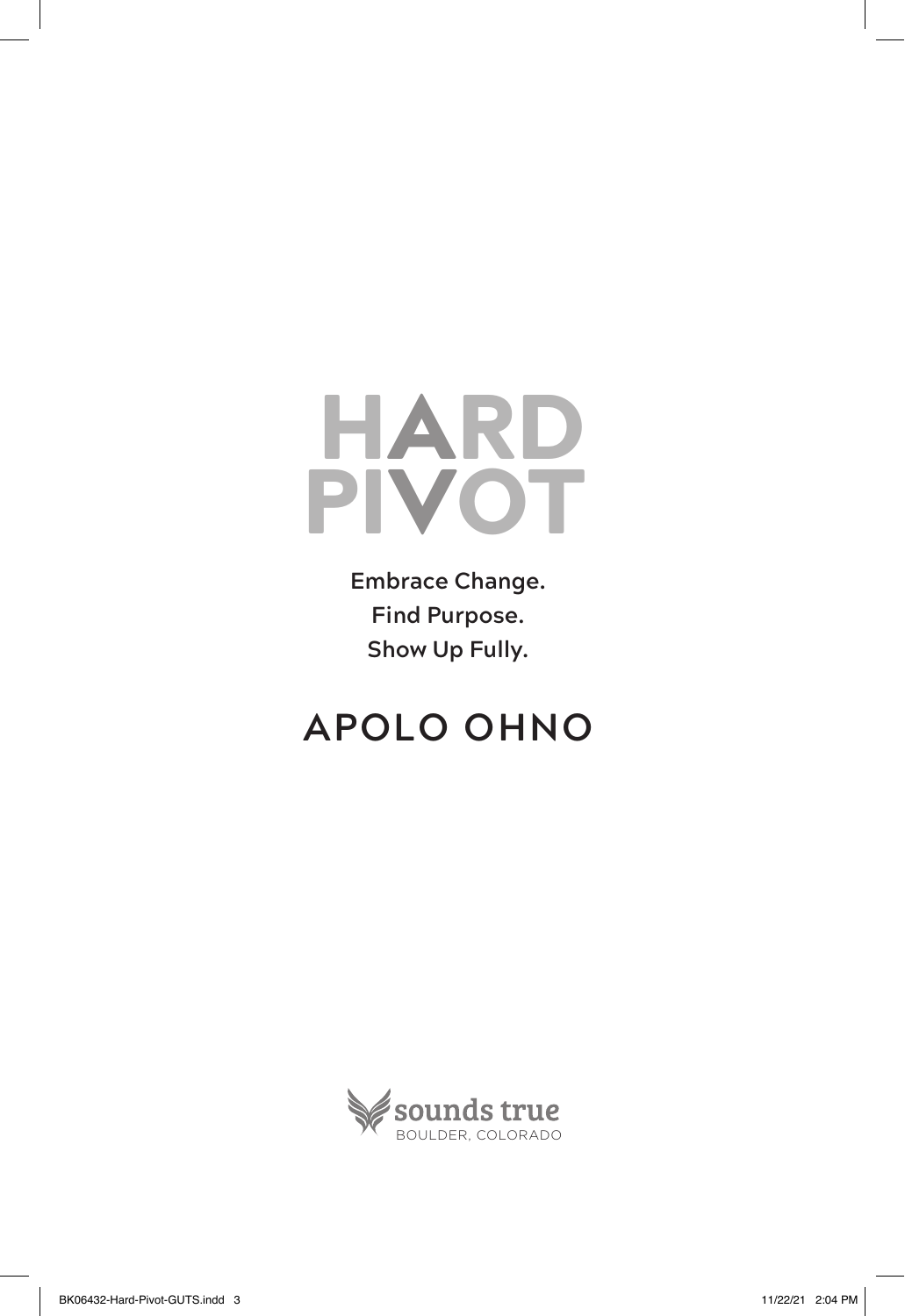# Contents

| <b>INTRODUCTION</b>  | What $Now? \dots 1$            |
|----------------------|--------------------------------|
| <b>CHAPTER ONE</b>   | The Great Divorce 7            |
| <b>CHAPTER TWO</b>   | Your Starting Five 21          |
| <b>CHAPTER THREE</b> | Cultivating Belief35           |
| <b>CHAPTER FOUR</b>  | The Work Is the Shortcut49     |
| <b>CHAPTER FIVE</b>  | Relentless Curiosity59         |
| <b>CHAPTER SIX</b>   | Choose Love 71                 |
| <b>CHAPTER SEVEN</b> | Finding Your Purpose 87        |
| <b>CHAPTER EIGHT</b> | The Five Golden Principles 105 |
| <b>CHAPTER NINE</b>  | Bringing It All Home 123       |

 Acknowledgments . . . 135 Notes . . . 137 About the Author . . . 141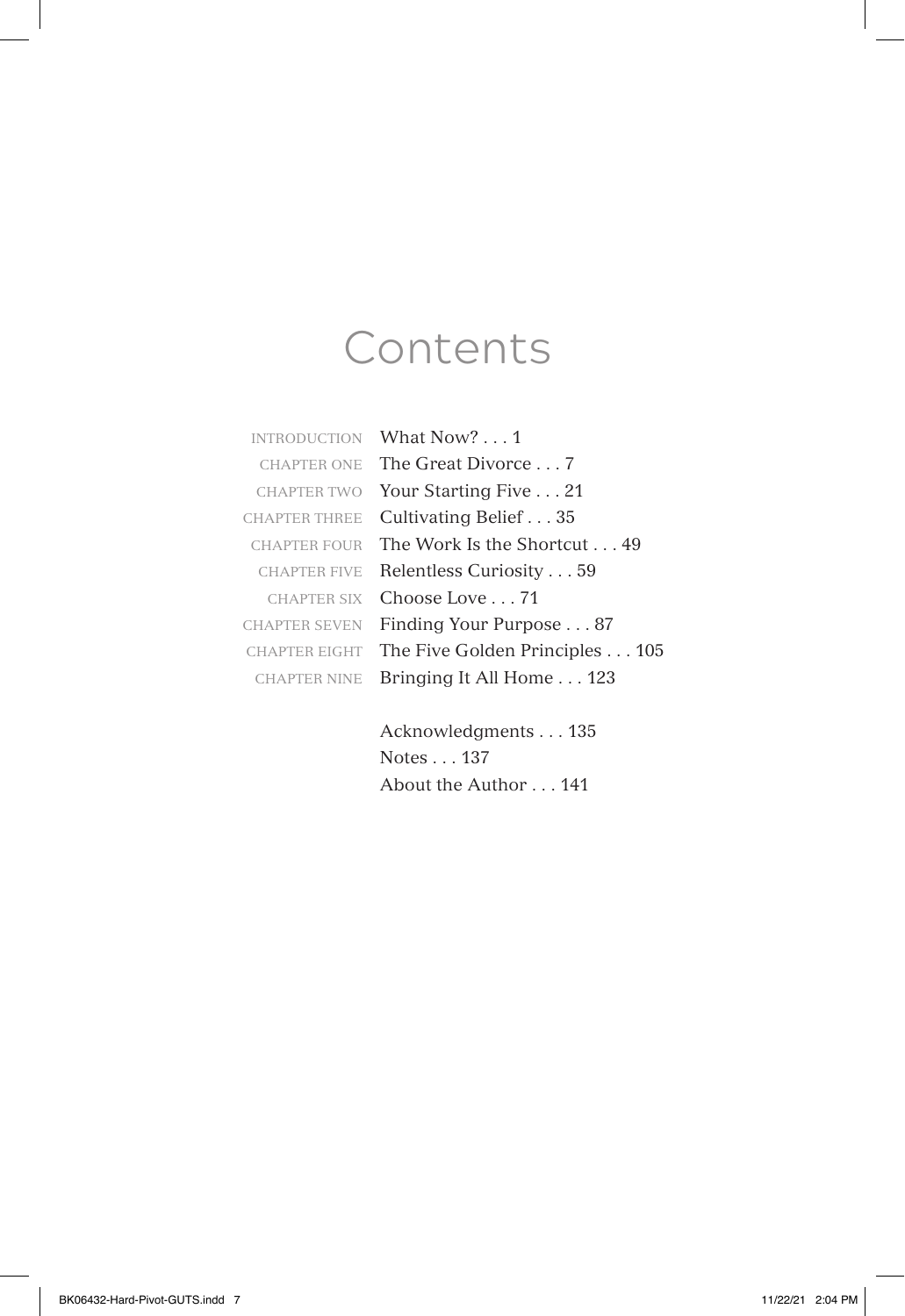### **INTRODUCTION** What Now?

The journey of a thousand miles starts from beneath your feet.<sup>1</sup> LAO TZU

I was just twenty-seven years old when I walked away from my dream, from the only life I had known for the previous fourteen years. Just twenty-seven when I shed the skin (or skin*suit*) that had come to define my entire identity: Apolo Ohno, Olympian. The fastest man on ice. *Sports Illustrated* cover model. Phenom. Champion.

I didn't make any sort of big announcement. There was no teary press conference, no parade in my hometown of Seattle, Washington. No major media interviews. In fact, I didn't really tell anybody what I was doing. But I knew I was done.

I had no doubt in my mind that I could still compete at a high level. If I'm being honest, I still feel that way. My confidence, which is one of the things that fueled my success as an athlete, hadn't wavered when I walked away from the sport. What changed was what was in my heart.

I knew how close to the sun I had flown all those years, and I remembered all the sacrifices I had made—all the outrageous things I'd demanded of myself in pursuit of my Olympic dream. And because I knew everything it took to achieve what I did on the ice and the toll those sacrifices exacted from me over four Olympic cycles—physically, mentally, and emotionally—I also knew what it would take for me to maintain and surpass that level of performance. And when I looked into the mirror, I knew it was time for a change.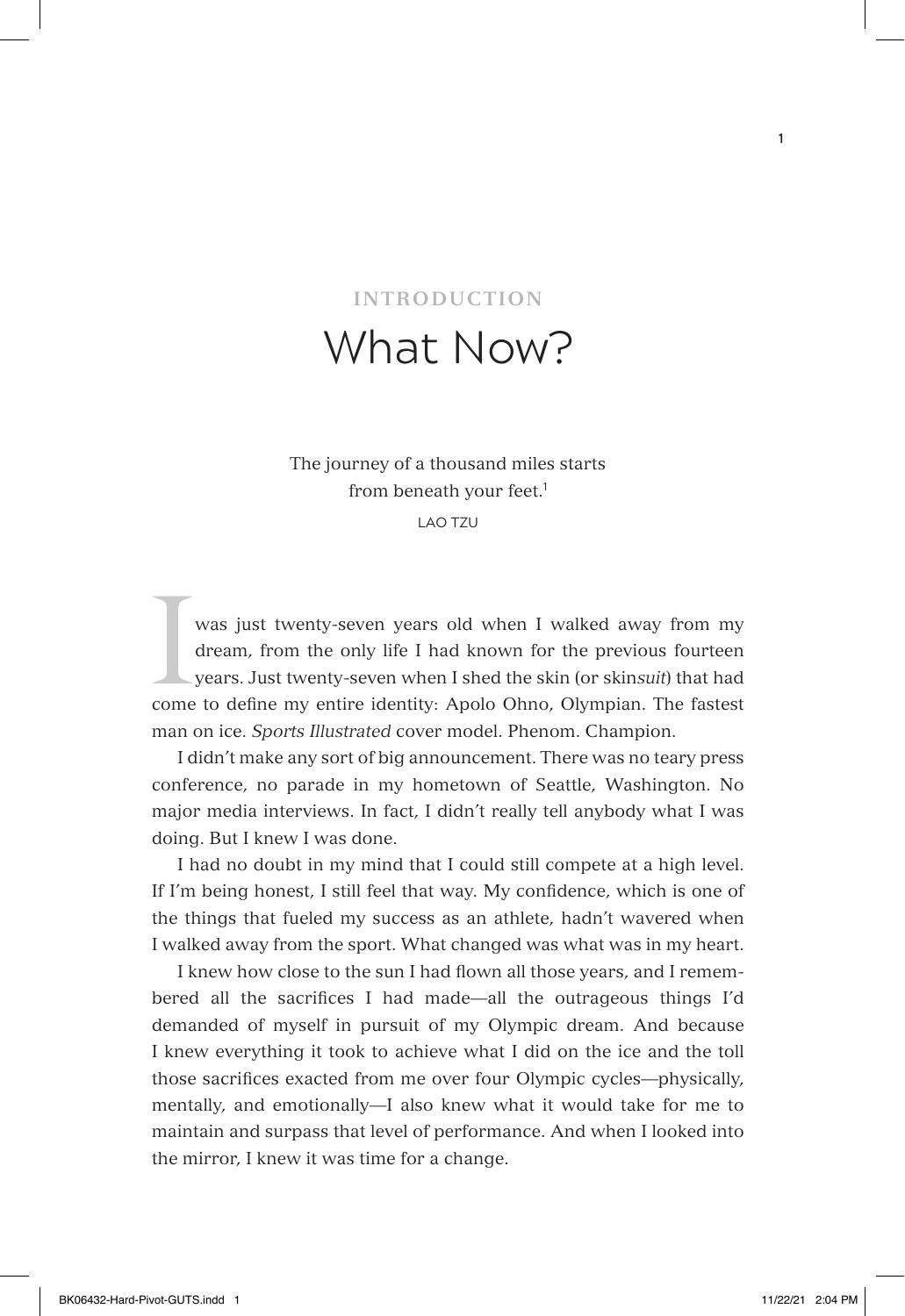I didn't know what it meant at the time, but I was headed for what I'd later call "the Great Divorce."

As an athlete, especially an Olympian, I knew that I'd been fortunate. I had the incredible honor of representing my country in three Olympic Games, and I had achieved my dream of becoming a champion. If they're lucky, most Olympians sacrifice and train like I did and only make one Olympic team, and most athletes who aspire to make the team give it everything they've got for years and years only to fall short of that goal.

Regardless of how much longevity and success one finds as a competitive athlete, the harsh truth is that all of us have a relatively short shelf life. The average NFL career is less than four years; the average professional baseball career is rarely more than six. And no matter what sport you're in, it hardly ever ends on your own terms. So many athletes reach the end of the line due to a limiting injury. Others get unceremoniously cut from the team, are traded to squads in locations they'd never choose to live, or stick around in diminishing roles as their abilities continue to decline. No matter how it happens, the end of an athlete's career rarely goes the way they'd planned. And when an athlete loses the one thing that's provided structure and purpose to their lives since they were a small child, they're forced to look into the mirror and ask questions that aren't easily answered. Questions like, *What now?*

Typically, we don't ask, *What now?* because we don't know how to *do* anything else. We ask because we don't know how to *be* anything else.

Losing a long-held identity can be frightening, even terrifying for some. I know it was for me. Although I was excited to embark on the next chapter in my journey, I was racked with self-doubt. I also felt lost and vulnerable in a way that I had never experienced before, and I responded by retreating into myself. Although I yearned for external guidance and approval—from a coach or my father—or at least to be understood by someone who could relate to what I was going through, I shut myself off from the outside world. I felt like an alien in a new land. I suffered many sleepless nights, trapped in the downward spiral of negative thoughts. In short, it felt like I was going to die.

In a way, part of me did. I had no idea how I was going to live with the gaping void that skating once filled in my life. *What now?* was merely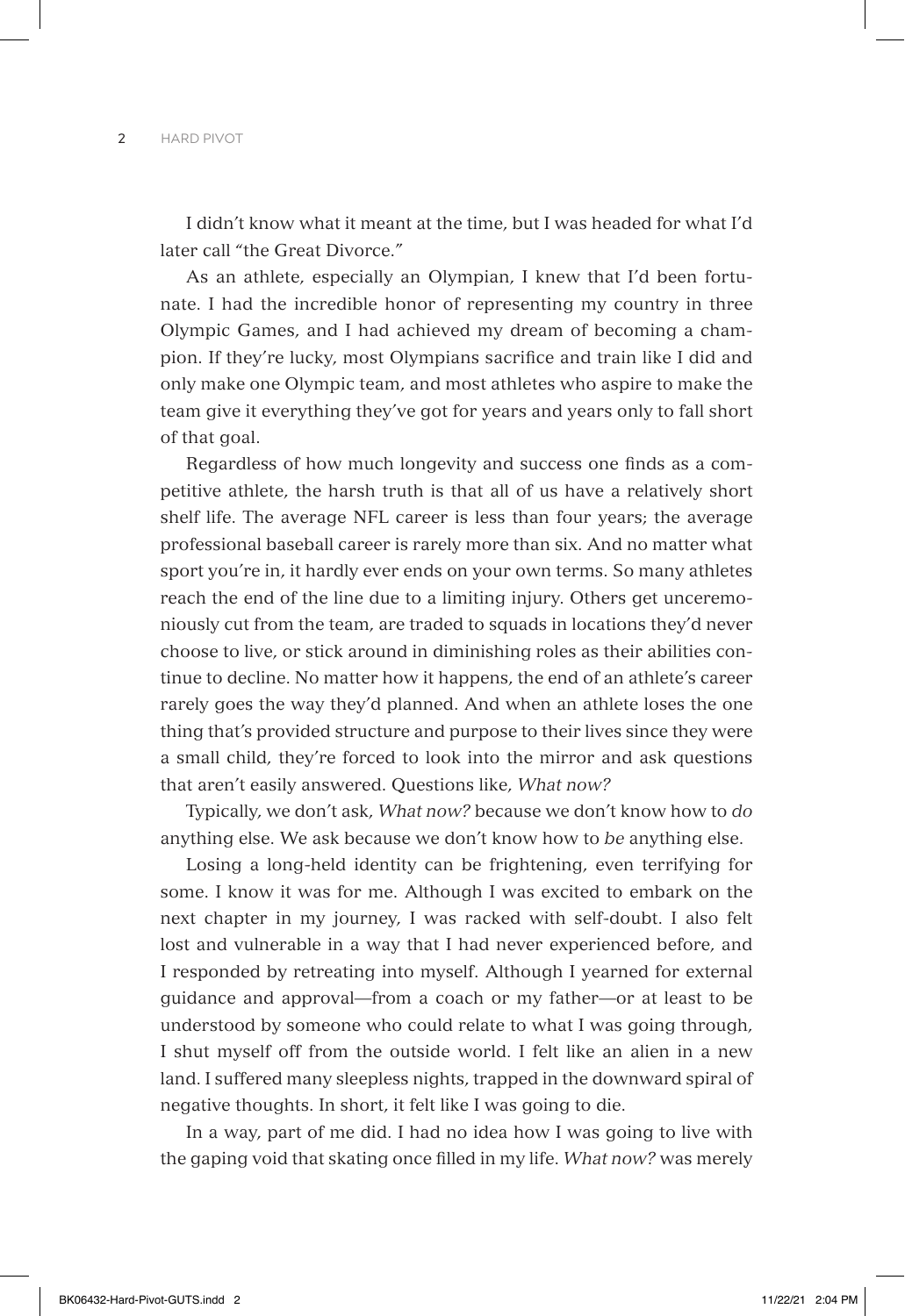the first in a series of seemingly impossible questions: *Who am I? Who do I want to be? What really matters in life?*

To discover the answers, I had to plunge into the unknown and make more mistakes than I care to remember, fail time and time again, and act in ways that I now consider embarrassing or foolish (more on all of that later in the book). I was twenty-seven—an age when many people have gained their first foothold in their professional and personal lives—but I felt like a kid, like I was starting life all over again.

#### **HARD PIVOT**

In speed skating, a *hard pivot* is an aggressive, high-speed turn executed at the corner of the rink. In a split second, a skater has to generate enough force, momentum, and pressure to carve a new path in the ice heading in the opposite direction—all while speeding up to forty miles per hour balancing on one leg and a sharpened blade barely a millimeter thick. I practiced this move countless times in training because messing it up in competition would spell disaster.

I didn't know it at the time, but the thousands of hours I spent practicing that turn—pivot after pivot, day after day—helped prepare me for my life's next act. Because pulling off that move required me to be utterly present and in the moment, every time. I wasn't thinking about the finish line. I wasn't keeping an eye on my opponents. It was just me and the blade and the ice.

*Hard Pivot*, this book, is a guide for anyone seeking to adapt and reinvent themselves in our rapidly changing, chaotic world. It's not a book only for athletes; it's for anyone who might find themselves at a crossroads in their life. Maybe you feel stuck in your job or chronically unfulfilled. Maybe your career path has been detoured by automation, corporate consolidation, or a deadly pandemic. Maybe you suffer from debilitating stress, anxiety, or conflicts in your personal relationships. Maybe you just want to mix things up and start fresh. Maybe you want to carve out a path for yourself that doesn't sacrifice your family life—time with your parents or children, for example. Whatever it is, *Hard Pivot* is meant to help you to identify what it is you want out of life and what it is that life wants out of you.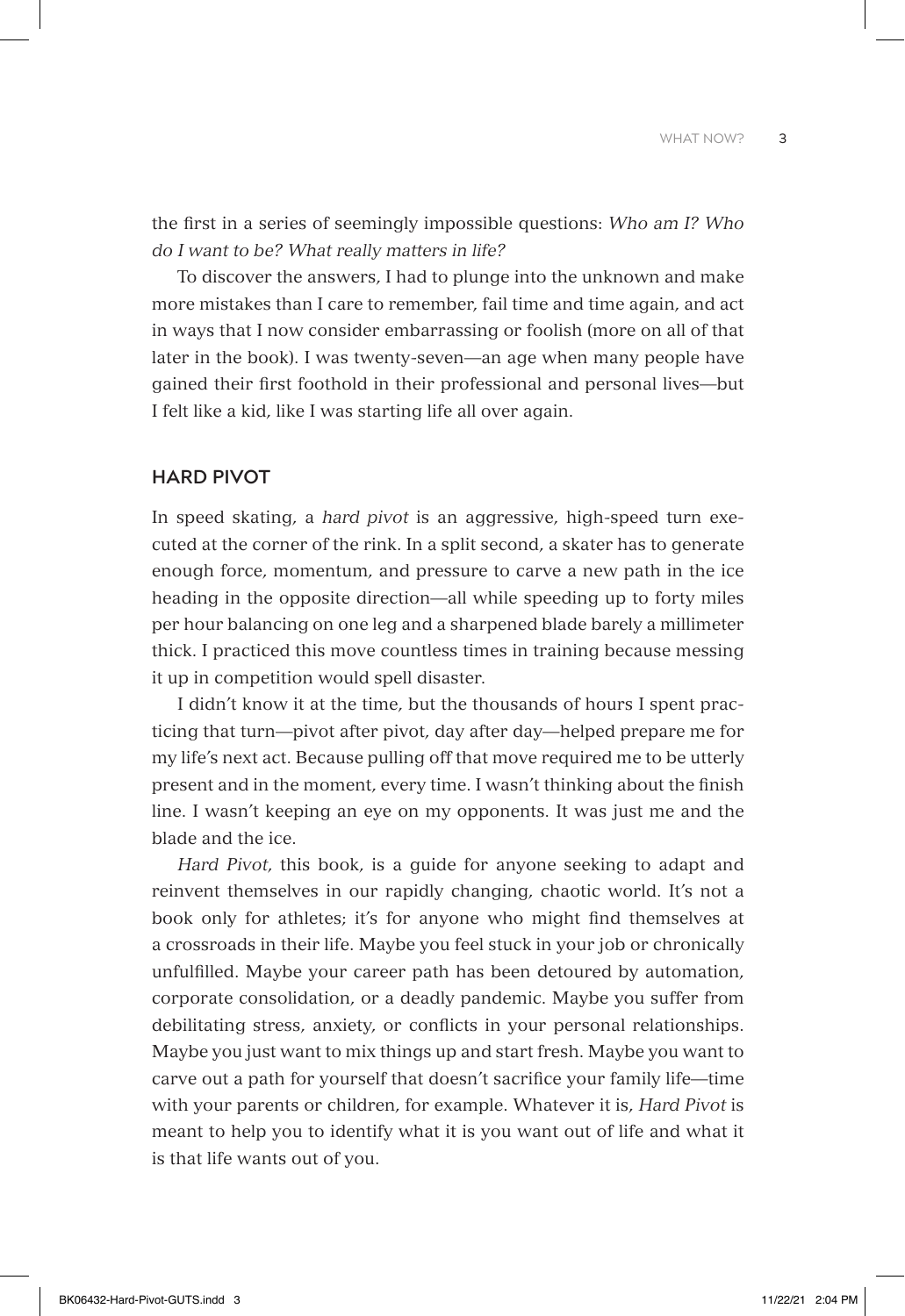*Hard Pivot* is full of the tips and techniques I leaned on to make the most of my own period of self-analysis and transition, the same ones I use now in my work helping others navigate their own transformation. Along the way, I'll invite you to take a closer look at the concept of identity and explore the reasons why so many of us feel defined by our careers and relationships. After that, we'll take a closer look at goal setting, motivation, maintaining perspective, accountability, belief, and purpose, as well as how these things can help us reinvent ourselves and live with more happiness, good health, joy, and wonder. You'll also find lots of exercises and actionable takeaways designed to keep you on track, helping you steer clear of old habits while cultivating new ones. I'll also invite you to view challenges as opportunities for growth, learn to better address your fears, value your process over the end result, and develop your own definition and criteria for success. In short, it's going to be a lot of work, but it's also going to be a lot of fun.

#### **THE FIVE GOLDEN PRINCIPLES**

Reinvention is a process. There's no magic pill or shortcut and very few straight lines. That's why I came up with the following framework (covered in more detail in chapter 8)—to help keep me going in the right direction when the road starts to zigzag. I use these five principles daily because I've found that they work, even when I stumble. And because they work, I stumble less.

- **Gratitude** Expressing gratitude as a daily practice enables us to maintain perspective, cultivate empathy, and alleviate stress.
- **Giving** Selflessly giving our time, attention, and resources to others helps us transcend the limitations imposed by our egos.
- **Grit** When we develop the mental stamina, resilience, and toughness to persevere through difficult challenges, we grow even stronger.
- **Gearing Up** Preparing ourselves mentally and physically for the challenges ahead, we can level up our expectations and perform at our best.
- **Go** We learn by doing, by taking the shot, by diving headfirst. By actually doing—by taking a *go* at it—we realize that failure isn't what we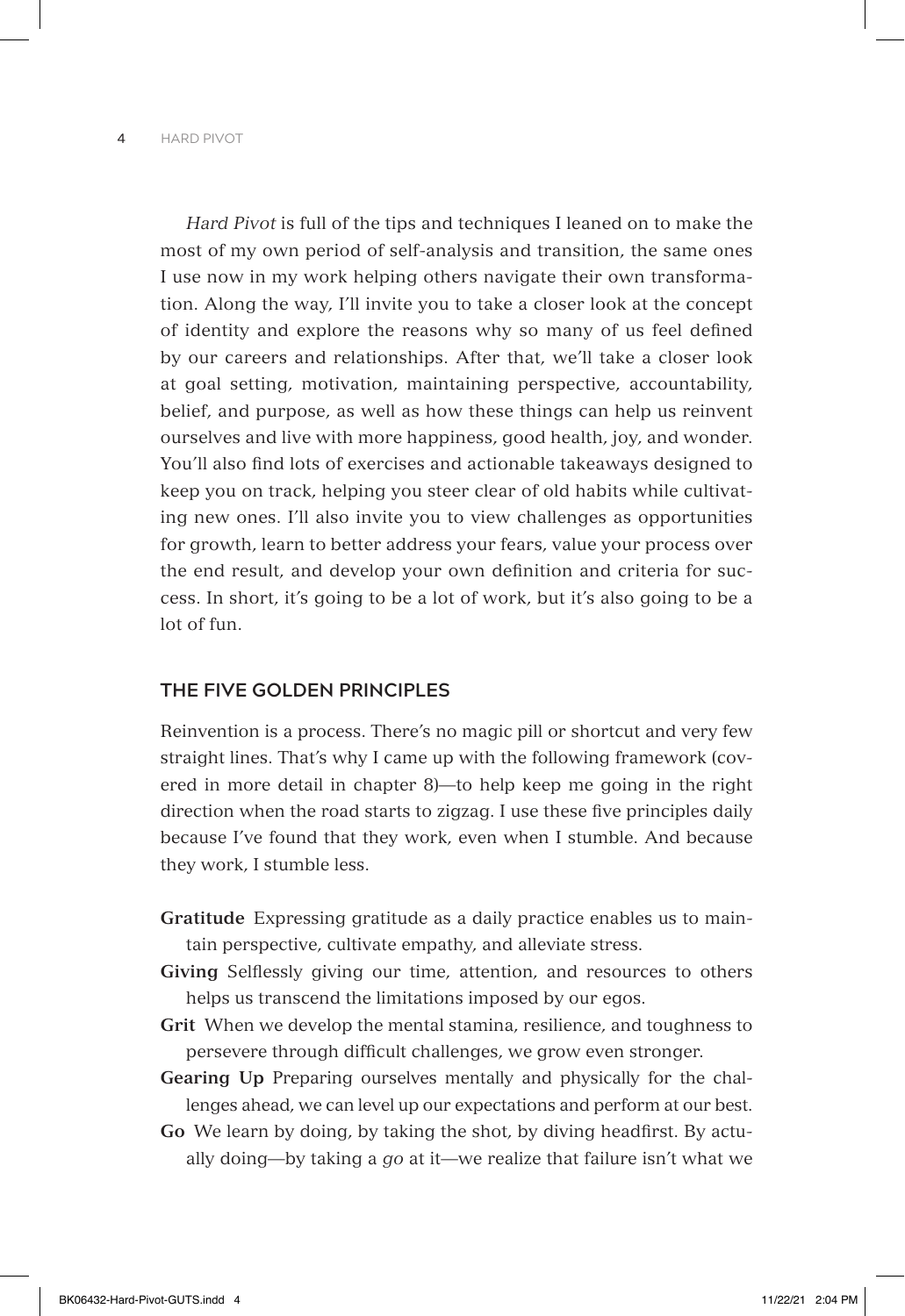once thought it was, and we make a habit of picking ourselves up and trying again.

My hope is that these five principles (and the rest of this book) will help you get across the finish line and bring about the positive changes you yearn to make in life. It won't be easy, and there might be times along the way when you feel tempted to return to your old ways of living because pushing ahead toward the new you can be disorienting and disheartening. It's natural to doubt yourself from time to time, to convince yourself that the voices are right—that you aren't good enough, smart enough, wealthy enough, or whatever your particular "enough" is. And when that happens (as it will), I invite you to do something different: let your inner critic have its say, keep going, and remember that struggle is just part of the larger process.

As Douglas Malloch says in one of his poems, "Good timber does not grow with ease."<sup>2</sup> Sometimes our challenges and struggles are exactly what we need in order to grow and change, and there's always risk involved when we've decided to pivot. That's why speed skaters wear helmets. Of course, quite often our challenges are beyond our control (as much of life is), and when that happens, it's important to remember that we still have a say in how we respond. By harnessing our focus, our intentions, our will, and the incredible potential of the human mind, we can learn to make new choices, reinvent ourselves, and achieve way more than we ever thought possible.

Are you ready?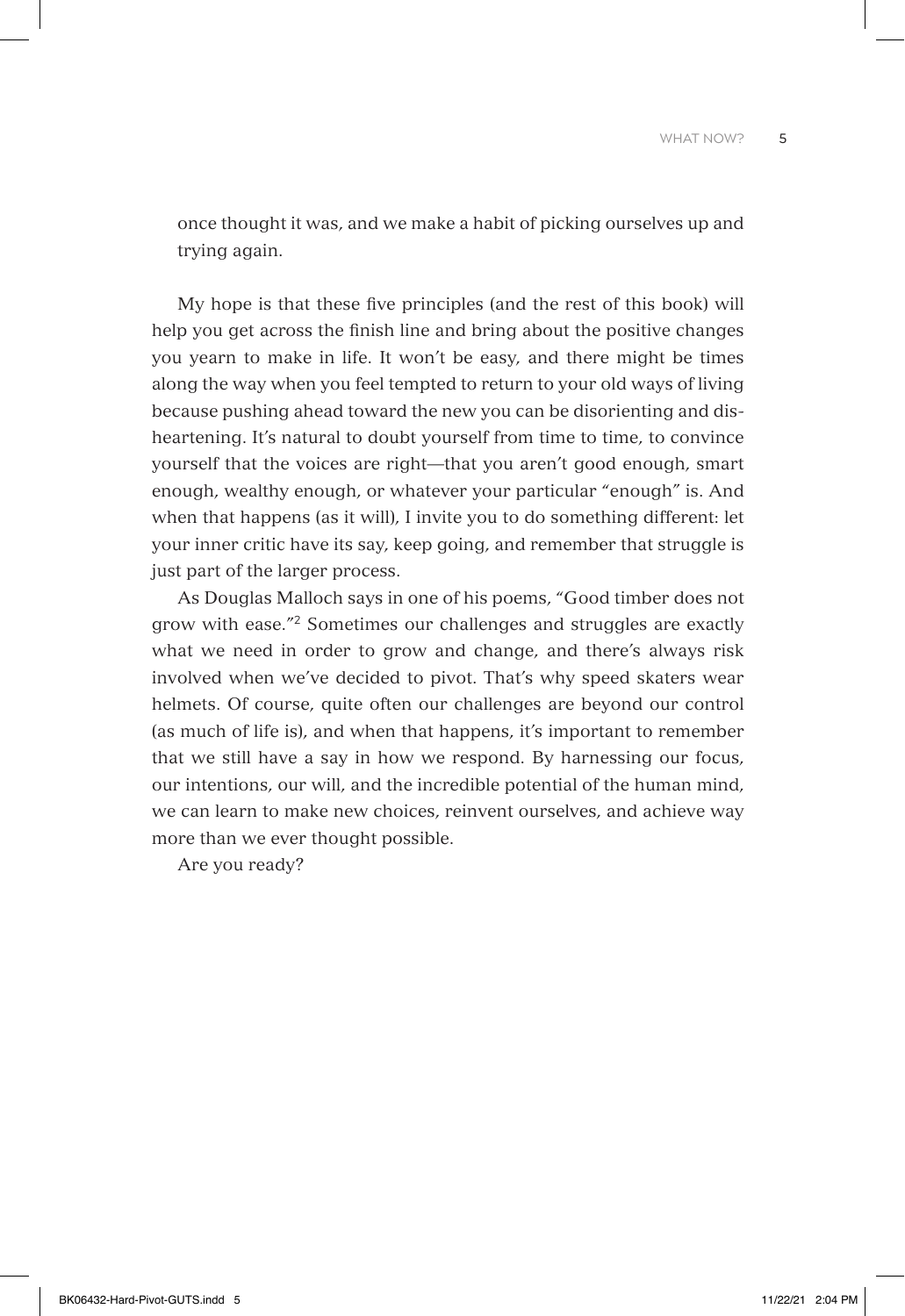### **CHAPTER ONE** The Great Divorce

When we are no longer able to change a situation, we are challenged to change ourselves.<sup>1</sup> VIKTOR FRANKL

efore you can reinvent yourself, you first have to decide who you want to be. I don't mean who other people want you to be or who you think you *should* be or who you think you deserve to be. You get to decide who you truly *want* to be, and you get to do so with your own criteria.

Most of us who grew up in the United States have been conditioned to define ourselves by our professions, even when our inclinations, desires, and skills aren't necessarily in line with our job title. Instinctually, we know that our work is only one part of who we are and that there are other less publicly recognized identities (as parents, volunteers, gardeners, or musicians) that are closer to our hearts. And even those labels don't tell the whole story.

#### PRACTICE **LISTING YOUR LABELS**

This is a short exercise that we'll be revisiting a little later in the chapter. Simply jot down two lists on a piece of paper. On the first list, write down some things that people know you as: your job titles and roles in your community, for example (this list includes labels such as "FedEx driver," "unemployed accountant," "kids' soccer coach," and "guy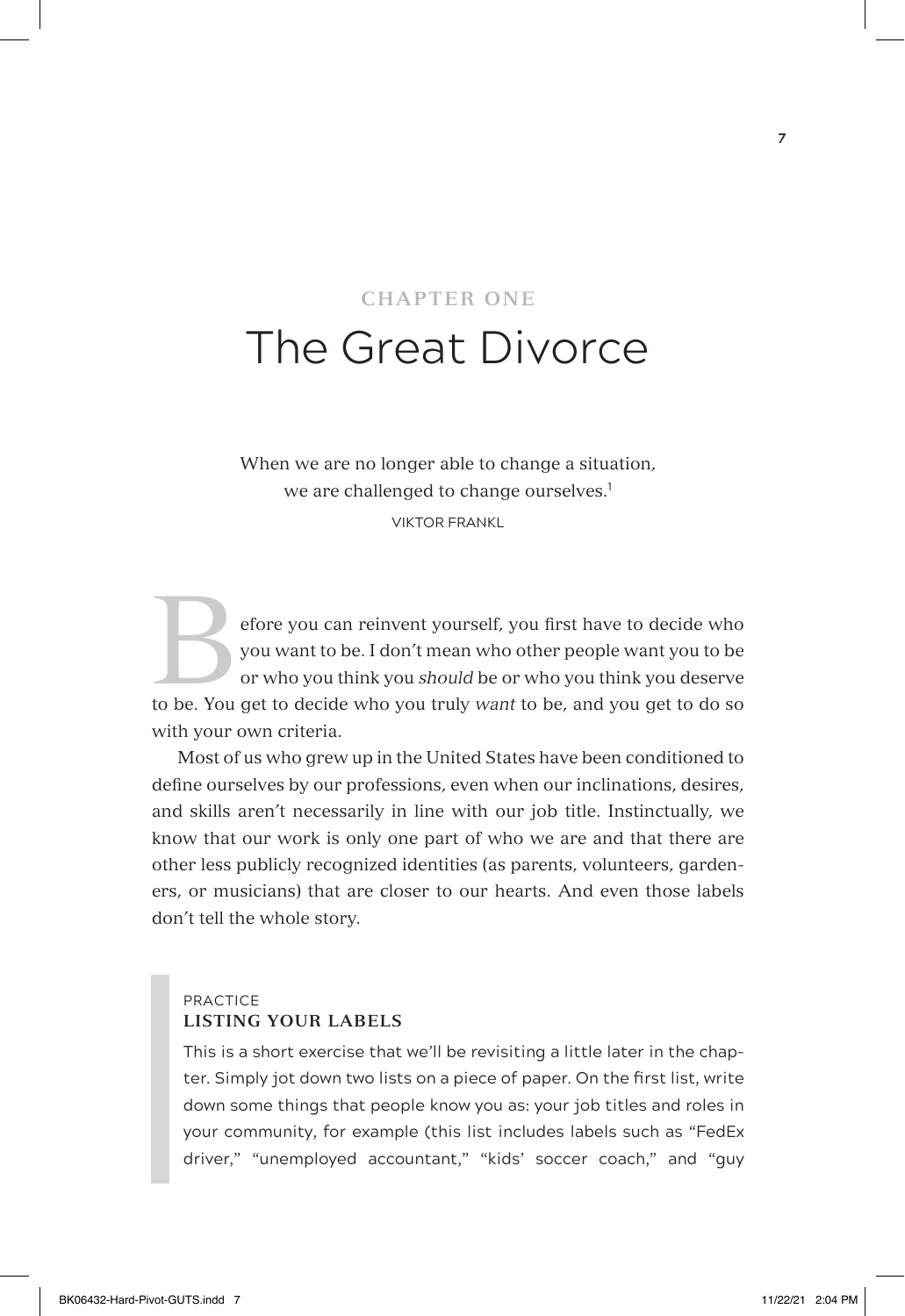with all the pink flamingos in his front yard"). For the second list, put down all the roles and labels that *you* identify yourself with ("father of two," "avid reader," "biker," "pinball enthusiast"). The two lists might overlap in some places, but you might be surprised at how different they are.

#### **THE FIRST CHAPTER**

Early on in my career as a speed skater, my father told me that life is a series of chapters, one leading to the next and that we lean on the lessons and insights we gain along the way to move forward into whatever comes next. That's hard to see when you're so immersed in one particular chapter of your life. I spent years and years believing that being an Olympian would be the primary identity that defined me, and it would take a long time for me to understand how limiting that perspective was. Of course, winning those medals opened doors for me that just aren't available to most people, and I'll be forever thankful for those earlier chapters of my life. And although some people will always know me first as an Olympian or a winner on *Dancing with the Stars* no matter what I do, I can now see those parts of my life with the first Golden Principle I listed a few pages back: gratitude. I might not identify as an Olympian anymore, but my father was right—those earlier chapters led to where I am today. And for that, I'm grateful. They were springboards that empowered me to pursue new paths, interests, and opportunities.

It took me a long time to gain this new perspective. I had pursued my competitive goals with such single-minded purpose that I didn't think too much about what the future held. On one hand, that single-mindedness is one of the reasons I was so successful as a speed skater; on the other, it's also why I was so ill-prepared for life when I retired from the sport. I was twenty-seven years old, but inside I felt seventeen. I had no academic education to speak of, no work experience, and no training in finance or business. I'd never developed other parts of my personality, gained any other skill sets, or pursued any source of purpose or meaning outside of speed skating. I had ignored or pushed everything else away from me (including intimate relationships) in pursuit of my ultimate goals.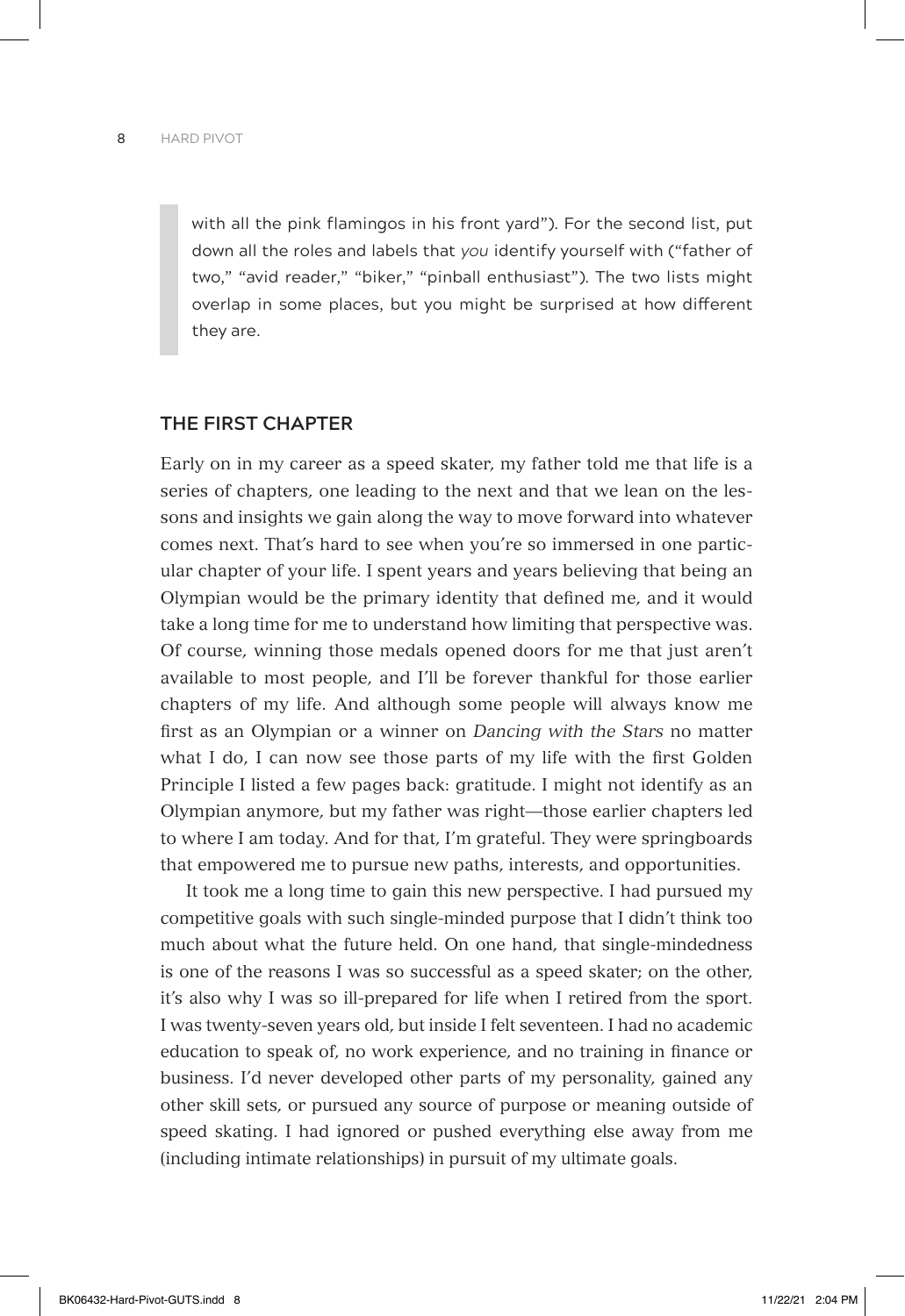The Olympics were my first great love. Even now, I can close my eyes and hear the hush that descends on the arena just before a race, so quiet I could almost hear my competitors' hearts beating as we took our marks. At that moment, I had no doubt whatsoever about my purpose or meaning in life. As a representative of my country, I was part of something bigger and more substantial than myself, and eight different times, I found myself standing on top of the world with millions of eyes on me, as an Olympic medal was placed around my neck. Those moments defined the entirety of my existence. I'm telling you all of this just to convey how profound the Great Divorce actually was for me.

> I had chosen to divorce myself from my previous identity—the one I foolishly thought would carry me through the rest of my life—but I had no idea how to go about forging a new one.

My first aha moment was when I realized that my skills inside the ice rink weren't exactly transferable to other arenas in life. In business meetings, for example, I was eager and focused, but I was also lost at first, and my lack of experience in the industries I wanted to be involved with made me feel insecure and small. And then I noticed that the further I got away from skating, the less frequently I was asked to do speaking engagements (and be paid for doing them). On top of it all, I struggled with the basics of how to arrange my day. For the longest time, my days had been structured around the team's training program, and I was no longer in the same world with those teammates and coaches—people I'd leaned on for years and years.

In short, the reality of the Great Divorce hit me harder each successive day. Everything I had accomplished—everything I *was*—seemed relegated to the past, mere scratches on a result sheet that would be eventually forgotten in time. It's hard to describe the confusion, uncertainty, and fear I experienced as a result of that realization.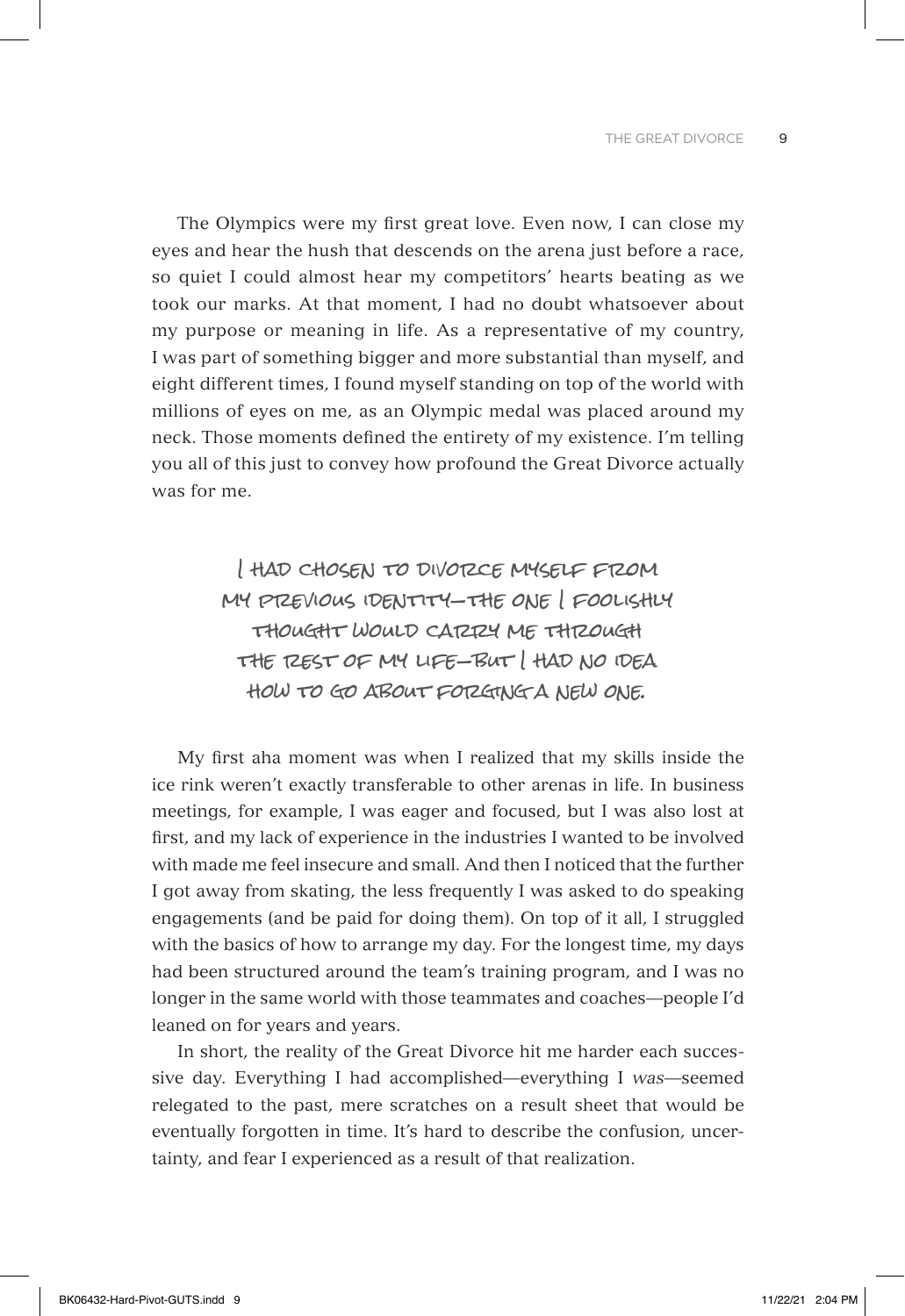I didn't know what else I was good at doing or if I was good enough to succeed at anything else. I had chosen to divorce myself from my previous identity—the one I foolishly thought would carry me through the rest of my life—but I had no idea how to go about forging a new one. I didn't know if anything could ever replace the passion I once had, the drive to succeed, or the incredibly powerful sense of identity I had with my sport. But I did know that whatever I was going to do next would be done away from the ice.

When I retired from skating, the thing I craved most and hungered to show the world was that there was so much more to me than what I did on the ice. I desperately wanted people to recognize me for the skills and strengths that I had outside of the Olympic sphere, even though I wasn't quite sure what those were just yet. I didn't want to go out to eat and just be recognized as Apolo Ohno, "Former Olympian Speed Skater." I didn't want people to look at me as just another dumb jock. I didn't want to be just the latest face on a Wheaties box, one that would be replaced in short order and eventually vanished from public consciousness.

What I'm pointing out is that my pursuit for a new identity didn't have the healthiest start. It was reactionary, ego-driven, and fueled by my *FOPO* (fears of other people's opinions). Going back to the opening of this chapter, I wasn't looking into who I truly wanted to be; I was focused on what other people thought of me and what I mistakenly believed they expected from me. I was still terrified of letting others down—my father, my friends, my teammates, and my fans. Basically, I forgot about me. I forgot about the one person I should have been prioritizing the whole time.

#### **A NEW PIVOT**

Right after the Great Divorce, the first thing I did was sprint as far away from the United States as I could, mostly to Asia. I'd always been enamored of other cultures—the food, people, sights, and sounds. I loved being near the Buddhist monks in Thailand, gazing out upon rice fields in China, and enjoying the peace and tranquility of *onsen* baths throughout Japan, where my ancestors on my father's side are from.